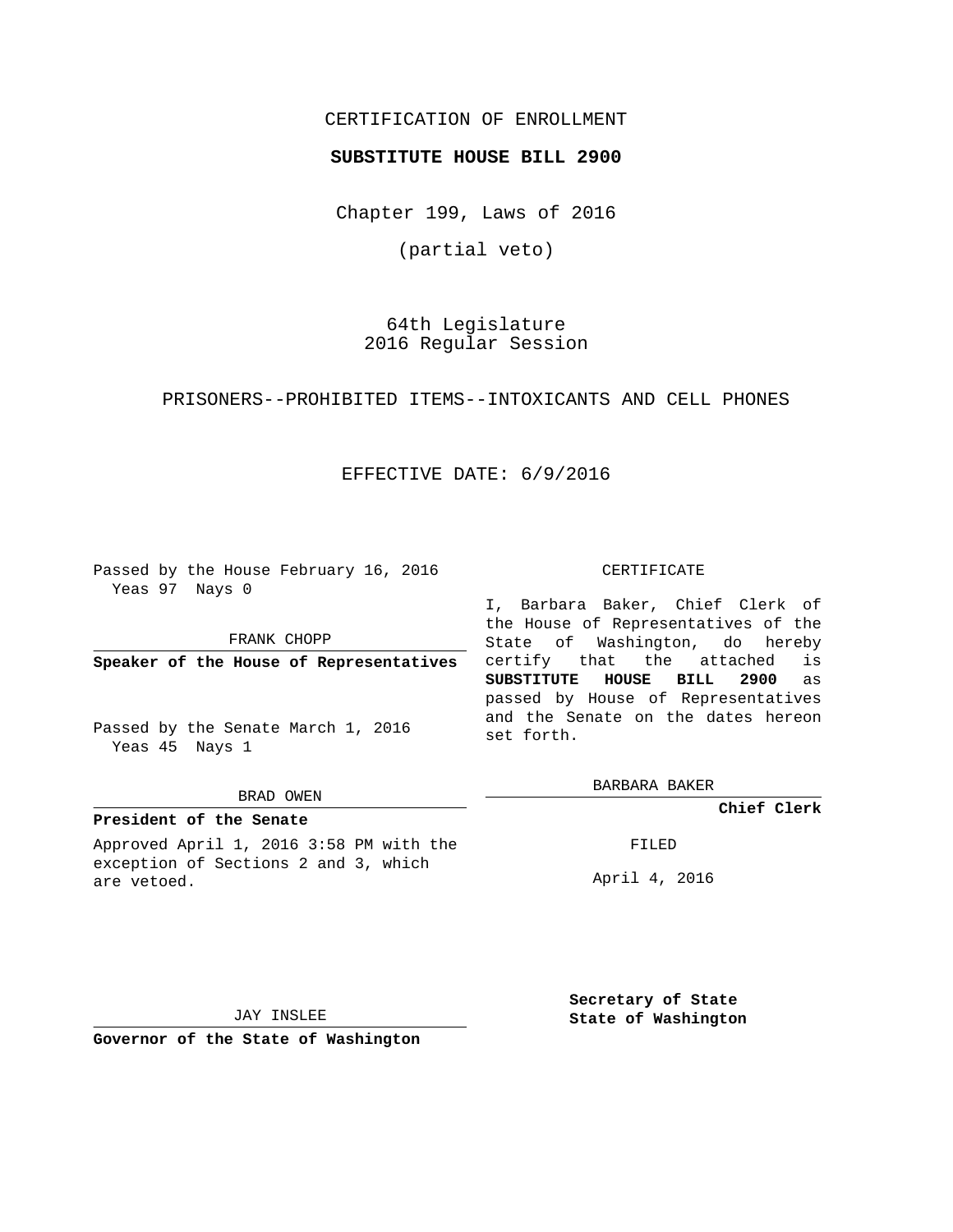## **SUBSTITUTE HOUSE BILL 2900**

Passed Legislature - 2016 Regular Session

**State of Washington 64th Legislature 2016 Regular Session By** House Public Safety (originally sponsored by Representatives Klippert and Haler)

READ FIRST TIME 02/05/16.

 AN ACT Relating to prohibiting marijuana, alcohol, or other intoxicant, or a cell phone while confined or incarcerated in a state correctional institution; amending RCW 9.94.041, 9.92.151, and 9.94A.729; and prescribing penalties.4

BE IT ENACTED BY THE LEGISLATURE OF THE STATE OF WASHINGTON:

 **Sec. 1.** RCW 9.94.041 and 1995 c 314 s 5 are each amended to read 7 as follows:

 (1) Every person serving a sentence in any state correctional institution who, without legal authorization, while in the institution or while being conveyed to or from the institution, or while under the custody or supervision of institution officials, officers, or employees, or while on any premises subject to the control of the institution, knowingly possesses or carries upon his or her person or has under his or her control any narcotic drug or 15 controlled substance, as defined in chapter 69.50 RCW, alcohol, marijuana, or other intoxicant, or a cell phone or other form of an 17 electronic telecommunications device, is guilty of a class C felony.

 (2) Every person confined in a county or local correctional institution who, without legal authorization, while in the institution or while being conveyed to or from the institution, or while under the custody or supervision of institution officials,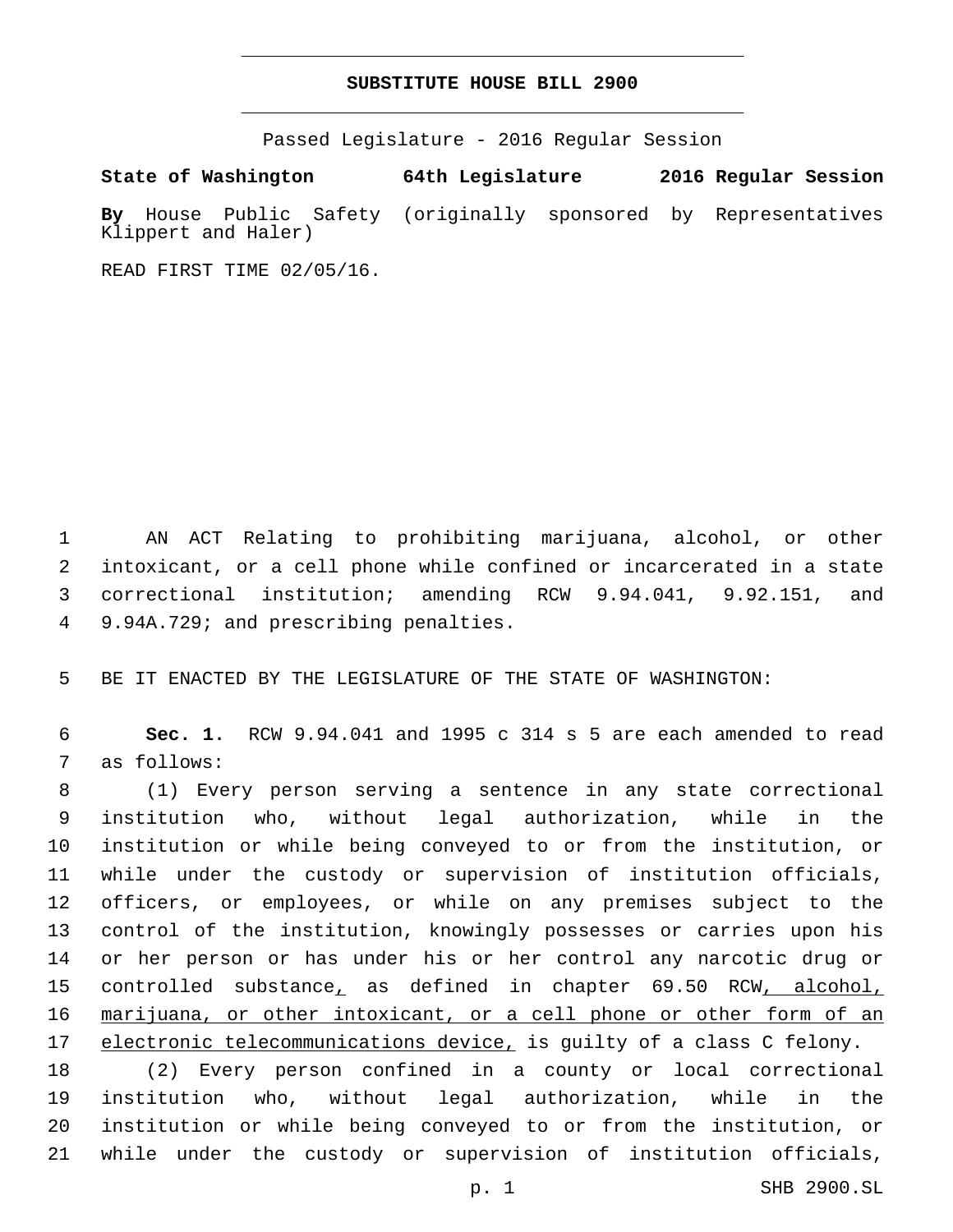officers, or employees, or while on any premises subject to the control of the institution, knowingly possesses or has under his or her control any narcotic drug or controlled substance, as defined in chapter 69.50 RCW, alcohol, marijuana, or other intoxicant, or a cell phone or other form of an electronic telecommunications device, is 6 guilty of a class C felony.

 (3) The sentence imposed under this section shall be in addition 8 to any sentence being served.

 *\*Sec. 2. RCW 9.92.151 and 2013 2nd sp.s. c 14 s 3 are each amended to read as follows:*

 *(1) Except as provided in subsection (2) of this section, the sentence of a prisoner confined in a county jail facility for a felony, gross misdemeanor, or misdemeanor conviction may be reduced by earned release credits in accordance with procedures that shall be developed and promulgated by the correctional agency having jurisdiction. The earned early release time shall be for good behavior and good performance as determined by the correctional agency having jurisdiction. Any program established pursuant to this section shall allow an offender to earn early release credits for presentence incarceration. The correctional agency shall not credit the offender with earned early release credits in advance of the offender actually earning the credits. In the case of an offender convicted of a serious violent offense or a sex offense that is a class A felony committed on or after July 1, 1990, the aggregate earned early release time may not exceed fifteen percent of the sentence. In no other case may the aggregate earned early release time exceed one-third of the total sentence.*

 *(2) An offender serving a term of confinement imposed under RCW 9.94A.670(5)(a) or 9.94.041 is not eligible for earned early release credits under this section.*

 *(3) If an offender is transferred from a county jail to the department, the administrator of a county jail facility shall certify to the department the amount of time spent in custody at the facility and the number of days of early release credits lost or not earned. \*Sec. 2 was vetoed. See message at end of chapter.*

 *\*Sec. 3. RCW 9.94A.729 and 2015 c 134 s 4 are each amended to read as follows:*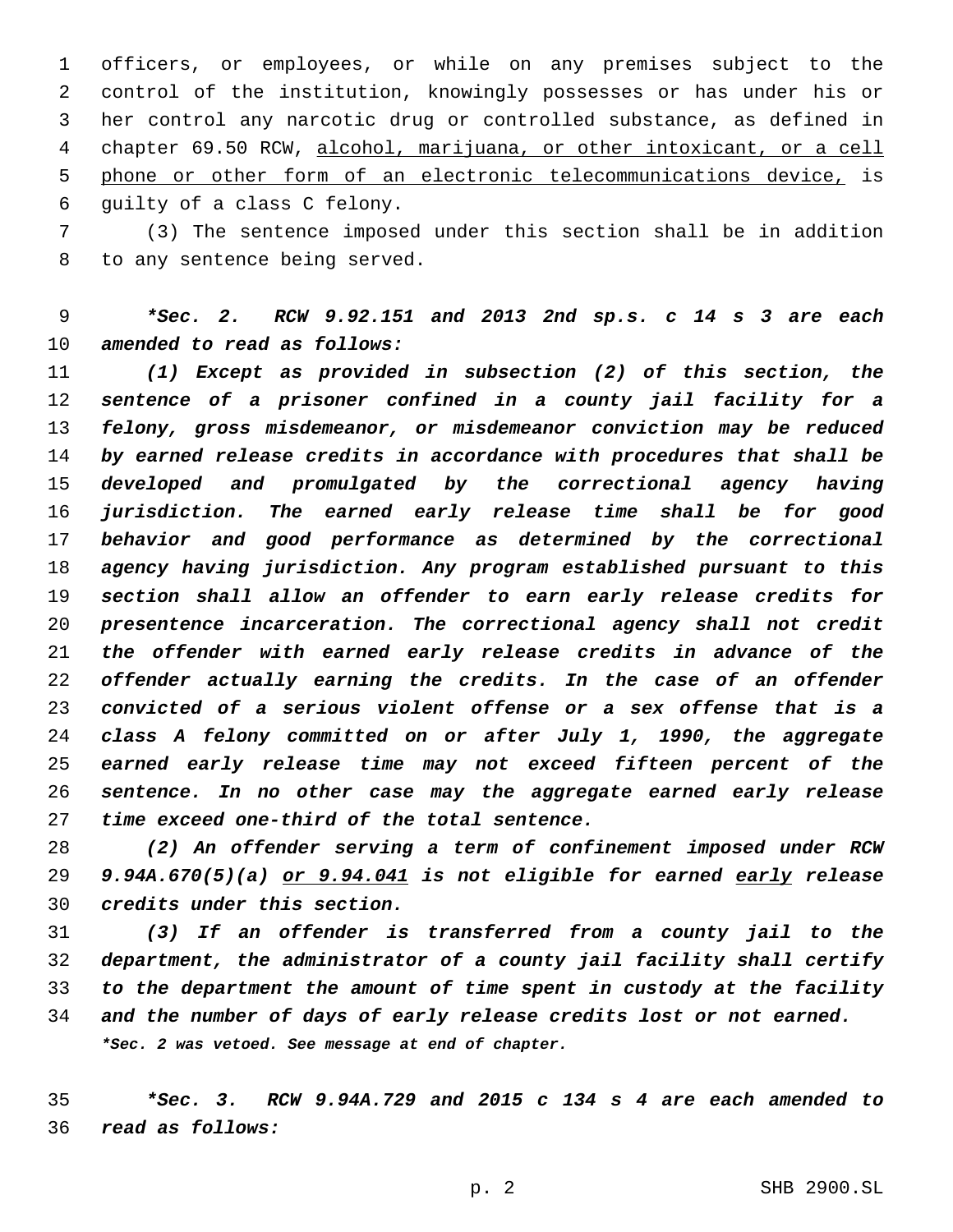*(1)(a) The term of the sentence of an offender committed to a correctional facility operated by the department may be reduced by earned release time in accordance with procedures that shall be developed and adopted by the correctional agency having jurisdiction in which the offender is confined. The earned release time shall be for good behavior and good performance, as determined by the correctional agency having jurisdiction. The correctional agency shall not credit the offender with earned release credits in advance of the offender actually earning the credits.*

 *(b) Any program established pursuant to this section shall allow an offender to earn early release credits for presentence incarceration. If an offender is transferred from a county jail to the department, the administrator of a county jail facility shall certify to the department the amount of time spent in custody at the facility and the number of days of early release credits lost or not earned. The department may approve a jail certification from a correctional agency that calculates early release time based on the actual amount of confinement time served by the offender before sentencing when an erroneous calculation of confinement time served by the offender before sentencing appears on the judgment and sentence. The department must adjust an offender's rate of early release listed on the jail certification to be consistent with the rate applicable to offenders in the department's facilities. However, the department is not authorized to adjust the number of presentence early release days that the jail has certified as lost or not earned.*

 *(2) An offender who has been convicted of a felony committed after July 23, 1995, that involves any applicable deadly weapon enhancements under RCW 9.94A.533 (3) or (4), or both, shall not receive any good time credits or earned release time for that portion of his or her sentence that results from any deadly weapon enhancements.*

*(3) An offender may earn early release time as follows:*

 *(a) In the case of an offender sentenced pursuant to RCW 10.95.030(3) or 10.95.035, the offender may not receive any earned early release time during the minimum term of confinement imposed by the court; for any remaining portion of the sentence served by the offender, the aggregate earned release time may not exceed ten percent of the sentence.*

 *(b) In the case of an offender convicted of a serious violent offense, or a sex offense that is a class A felony, committed on or*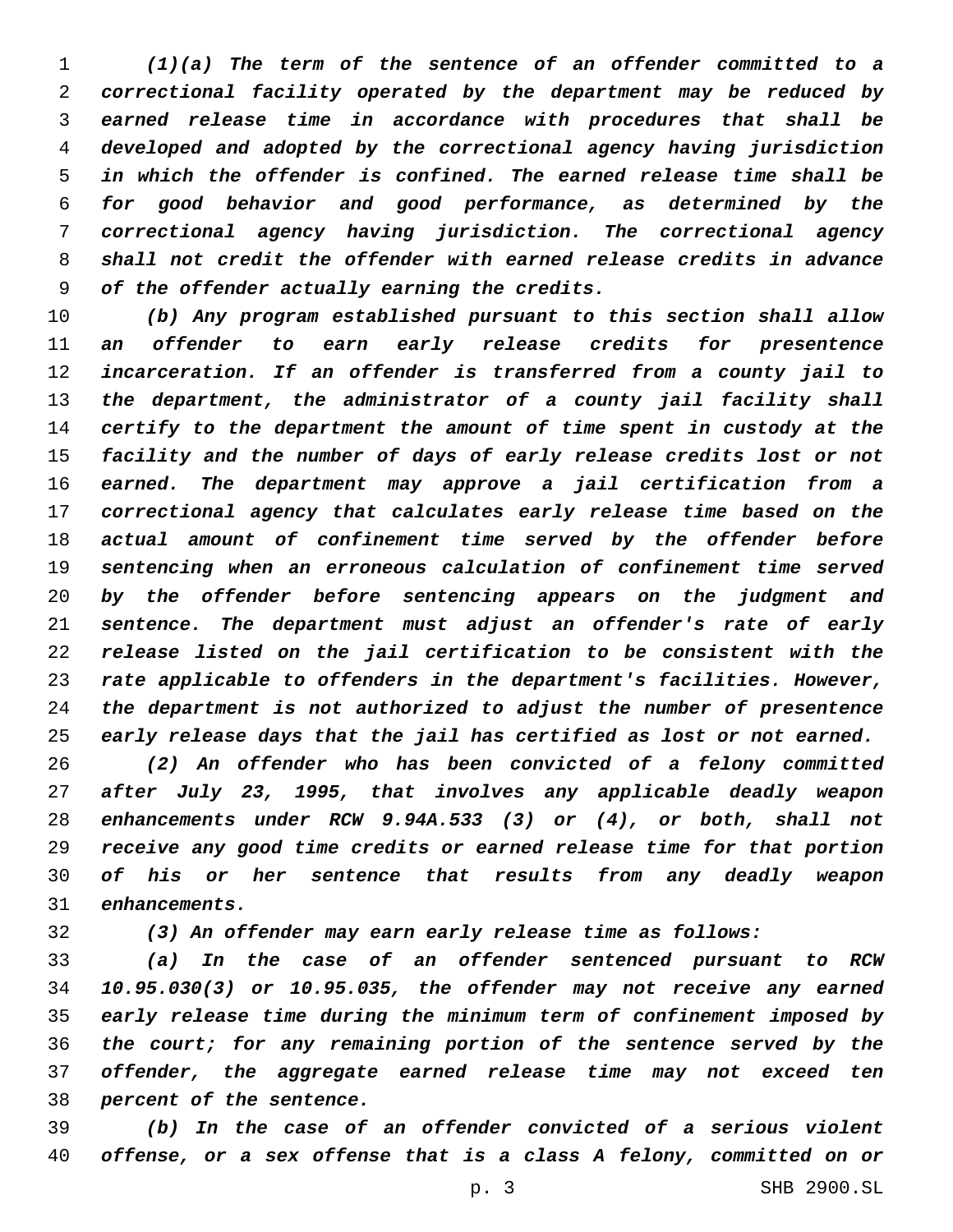*after July 1, 1990, and before July 1, 2003, the aggregate earned release time may not exceed fifteen percent of the sentence.*

 *(c) In the case of an offender convicted of a serious violent offense, or a sex offense that is a class A felony, committed on or after July 1, 2003, the aggregate earned release time may not exceed ten percent of the sentence.*

 *(d) An offender is qualified to earn up to fifty percent of aggregate earned release time if he or she:*

 *(i) Is not classified as an offender who is at a high risk to reoffend as provided in subsection (4) of this section;*

*(ii) Is not confined pursuant to a sentence for:*

*(A) A sex offense;*

*(B) A violent offense;*

*(C) A crime against persons as defined in RCW 9.94A.411;*

 *(D) A felony that is domestic violence as defined in RCW 10.99.020;*

*(E) A violation of RCW 9A.52.025 (residential burglary);*

 *(F) A violation of, or an attempt, solicitation, or conspiracy to violate, RCW 69.50.401 by manufacture or delivery or possession with intent to deliver methamphetamine; or*

 *(G) A violation of, or an attempt, solicitation, or conspiracy to violate, RCW 69.50.406 (delivery of a controlled substance to a minor);*

 *(iii) Has no prior conviction for the offenses listed in (d)(ii) of this subsection;*

 *(iv) Participates in programming or activities as directed by the offender's individual reentry plan as provided under RCW 72.09.270 to the extent that such programming or activities are made available by the department; and*

 *(v) Has not committed a new felony after July 22, 2007, while under community custody.*

 *(e) An offender serving a term of confinement imposed under RCW 9.94.041 is not eligible for earned early release credits under this section.*

 *(f) In no other case shall the aggregate earned release time exceed one-third of the total sentence.*

 *(4) The department shall perform a risk assessment of each offender who may qualify for earned early release under subsection (3)(d) of this section utilizing the risk assessment tool recommended by the Washington state institute for public policy. Subsection*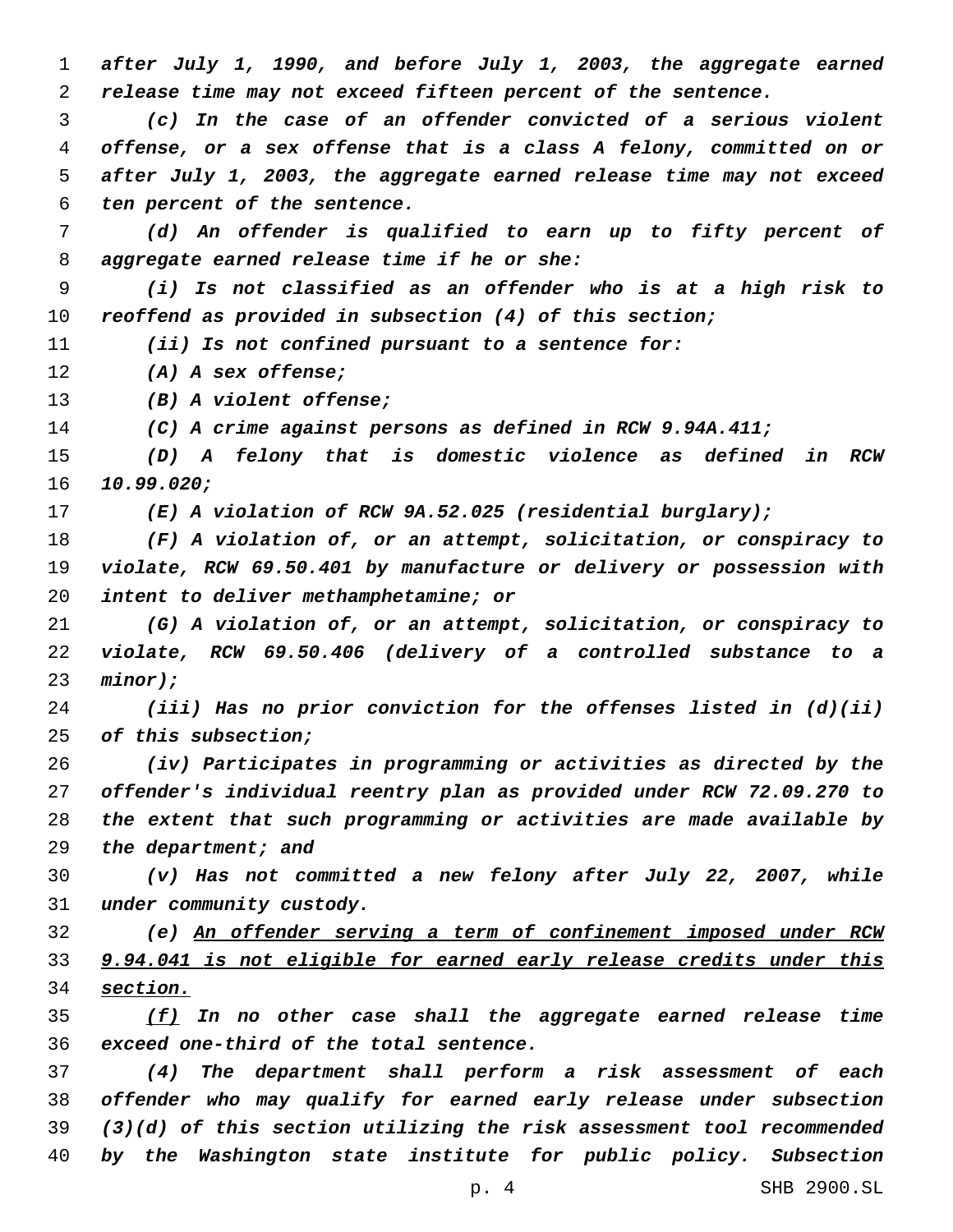*(3)(d) of this section does not apply to offenders convicted after July 1, 2010.*

 *(5)(a) A person who is eligible for earned early release as provided in this section and who will be supervised by the department pursuant to RCW 9.94A.501 or 9.94A.5011, shall be transferred to community custody in lieu of earned release time;*

 *(b) The department shall, as a part of its program for release to the community in lieu of earned release, require the offender to propose a release plan that includes an approved residence and living arrangement. All offenders with community custody terms eligible for release to community custody in lieu of earned release shall provide an approved residence and living arrangement prior to release to the community;*

 *(c) The department may deny transfer to community custody in lieu of earned release time if the department determines an offender's release plan, including proposed residence location and living arrangements, may violate the conditions of the sentence or conditions of supervision, place the offender at risk to violate the conditions of the sentence, place the offender at risk to reoffend, or present a risk to victim safety or community safety. The department's authority under this section is independent of any court-ordered condition of sentence or statutory provision regarding conditions for community custody;*

 *(d) If the department is unable to approve the offender's release plan, the department may do one or more of the following:*

 *(i) Transfer an offender to partial confinement in lieu of earned early release for a period not to exceed three months. The three months in partial confinement is in addition to that portion of the offender's term of confinement that may be served in partial confinement as provided in RCW 9.94A.728(((5))) (1)(e);*

 *(ii) Provide rental vouchers to the offender for a period not to exceed three months if rental assistance will result in an approved release plan.*

 *A voucher must be provided in conjunction with additional transition support programming or services that enable an offender to participate in services including, but not limited to, substance abuse treatment, mental health treatment, sex offender treatment, educational programming, or employment programming;*

 *(e) The department shall maintain a list of housing providers that meets the requirements of RCW 72.09.285. If more than two*